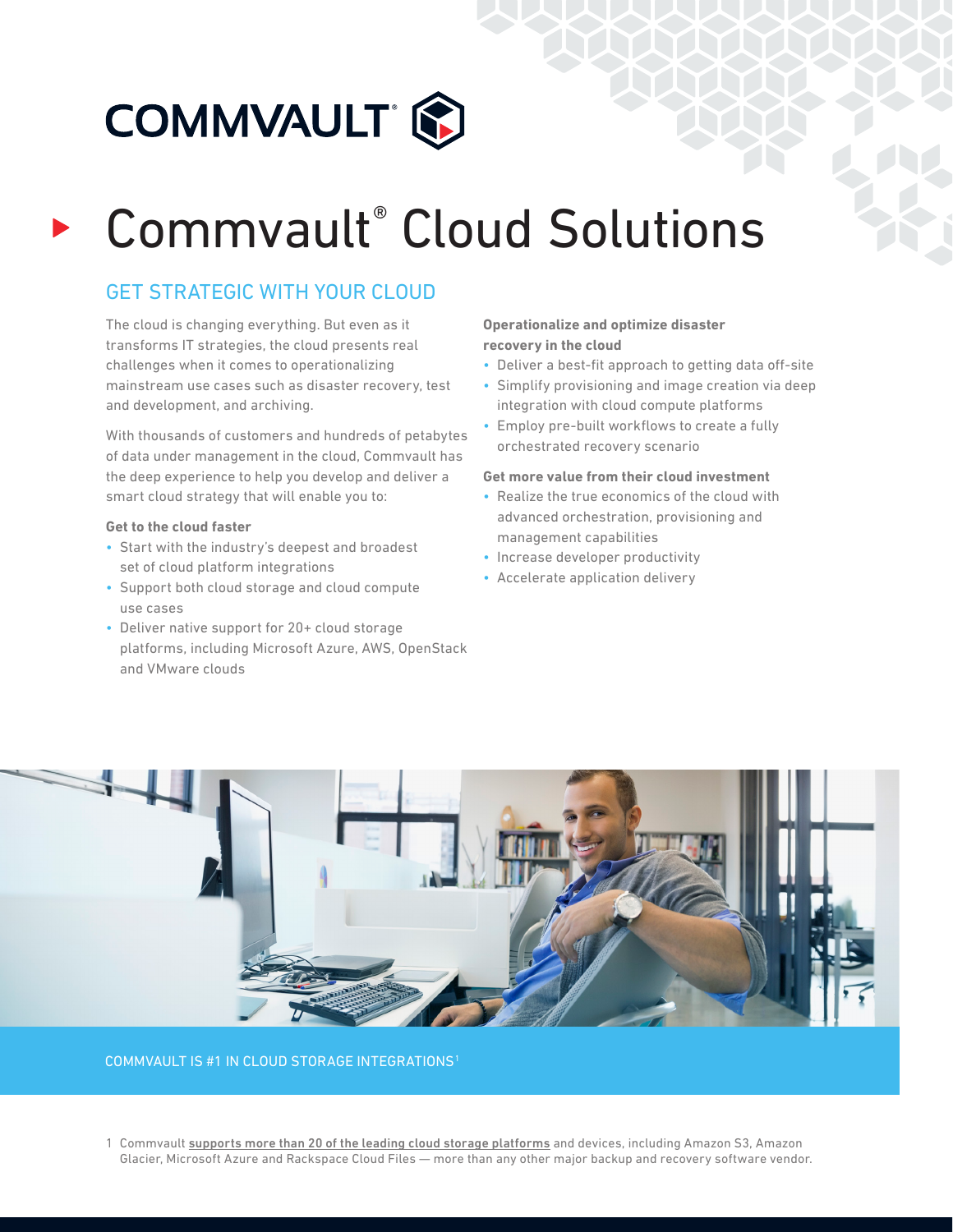THE COMMVAULT ADVANTAGE: CLOUD GATEWAY

| <b>FEATURE</b>            | <b>BENEFIT</b>                                                                                                                                       | <b>COMMVAULT</b> | <b>SYMANTEC</b><br><b>NETBACKUP</b> | <b>EMC</b><br><b>BRS</b> | <b>VEEAM CLOUD</b><br><b>CONTACT</b> |
|---------------------------|------------------------------------------------------------------------------------------------------------------------------------------------------|------------------|-------------------------------------|--------------------------|--------------------------------------|
| Cloud gateway             |                                                                                                                                                      | Y                | PARTIAL                             | <b>PARTIAL</b>           | <b>PARTIAL</b>                       |
| Public cloud support      | Support Amazon and<br>Microsoft Azure                                                                                                                | Y                | PARTIAL                             | PARTIAI                  | $\mathbb N$                          |
| Cloud storage integration | Integrate with 21+ leading<br>cloud storage providers                                                                                                | Y                | Y                                   | PARTIAL                  | PARTIAL                              |
| WAN optimization          | Optimize data for movement<br>into cloud storage using<br>source-side deduplication<br>and bandwidth throttling                                      | Y                | Y                                   | Y                        | PARTIAL                              |
| Data cache                | Provides on-premises data<br>caching (HW appliance<br>provided for bandwidth-<br>constrained deployments)                                            | Y                | Y                                   | Y                        | $\mathbb N$                          |
| Native cloud support      | No third-party service<br>provider<br>or software required                                                                                           | Y                | Y                                   | Y                        | $\mathbb N$                          |
| Deployment options        | Deploy via:<br>Native SW integration<br>Integrated appliance<br>form factor                                                                          | Y                | Y                                   | Y                        | N                                    |
| Built-in multi-tenancy    | Policy-based support for<br>multi-tenanted deployments<br>with customizable role-<br>based access controls                                           | Y                | Y                                   | Y                        | PARTIAL                              |
| Secure data transfer      | Full security and encryption<br>(in flight or at rest) at all<br>stages can be used instead<br>of VPN for strong, simple,<br>cost-effective security | Y                | Y                                   | Y                        | Y                                    |

ь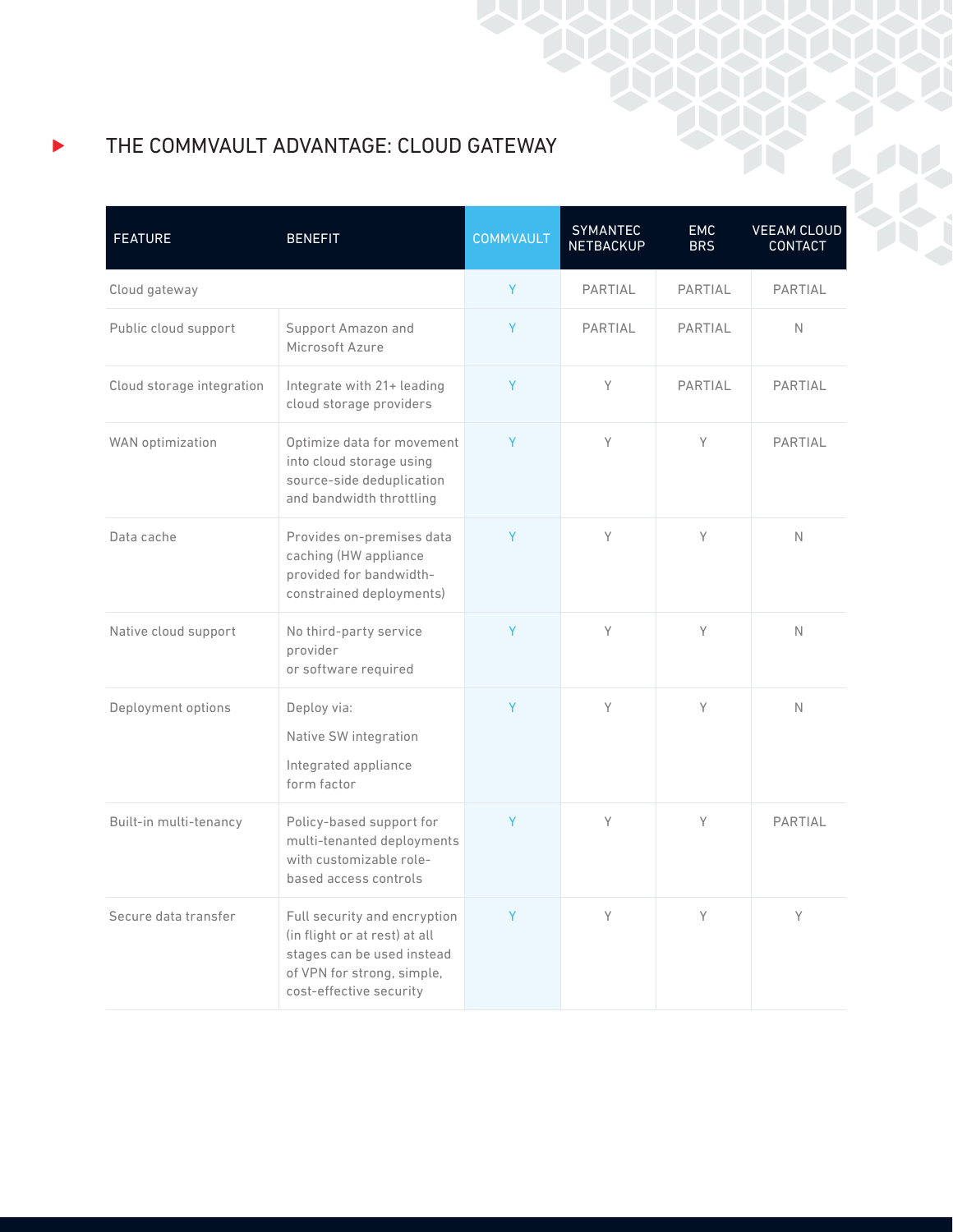## THE COMMVAULT ADVANTAGE: CLOUD DISASTER RECOVERY

| <b>FEATURE</b>                           | <b>BENEFIT</b>                                                                                                                                                                        | <b>COMMVAULT</b> | <b>SYMANTEC</b><br><b>NETBACKUP</b> | <b>EMC</b><br><b>BRS</b> | <b>VMWARE</b><br><b>SRM</b> | <b>VEEAM</b><br><b>CLOUD</b><br><b>CONTACT</b> | <b>ZERTO</b> |
|------------------------------------------|---------------------------------------------------------------------------------------------------------------------------------------------------------------------------------------|------------------|-------------------------------------|--------------------------|-----------------------------|------------------------------------------------|--------------|
| Cloud disaster recovery                  |                                                                                                                                                                                       | Y                | PARTIAL                             | PARTIAL                  | PARTIAL                     | PARTIAL                                        | PARTIAL      |
| Public cloud<br>support                  | Support Amazon and<br>Microsoft Azure                                                                                                                                                 | Y                | PARTIAL                             | PARTIAL                  | N                           | PARTIAL                                        | PARTIAL      |
| Cloud<br>provisioning                    | Provision cloud<br>compute resources                                                                                                                                                  | Y                | $\mathbb N$                         | Y                        | $\mathbb N$                 | $\mathbb N$                                    | PARTIAL      |
| the cloud                                | Auto-restore to Recover applications<br>automatically to the<br>cloud                                                                                                                 | Y                | $\mathbb N$                         | $\mathbb N$              | PARTIAL                     | $\mathbb N$                                    | PARTIAL      |
| Cloud<br>orchestration                   | Automate end-to-<br>end processes in<br>the cloud using<br>workflows<br>(e.g., connect<br>cloud storage to<br>provisioned cloud<br>images to create<br>"warm" in-cloud<br>standby DR) | Y                | $\mathbb N$                         | $\mathbb N$              | $\mathbb N$                 | $\mathbb N$                                    | PARTIAL      |
| Tiered<br>workload<br>recovery<br>points | Deliver multiple<br>RPOs and RTOs in<br>the cloud for tier 2/3<br>applications                                                                                                        | Y                | $\mathbb N$                         | $\mathbb N$              | PARTIAL                     | $\mathbb N$                                    | Y            |
| Built-in multi-<br>tenancy               | Policy-based support<br>for multi-tenanted<br>deployments with<br>customizable<br>role-based access<br>controls                                                                       | Y                | Y                                   | Y                        | Y                           | Y                                              | Y            |
| Secure data<br>transfer                  | Full security and<br>encryption (in flight<br>or at rest) at all<br>stages can be used<br>instead of VPN for<br>strong, simple, cost-<br>effective security                           | Y                | Y                                   | Y                        | Y                           | Y                                              | $\mathbb N$  |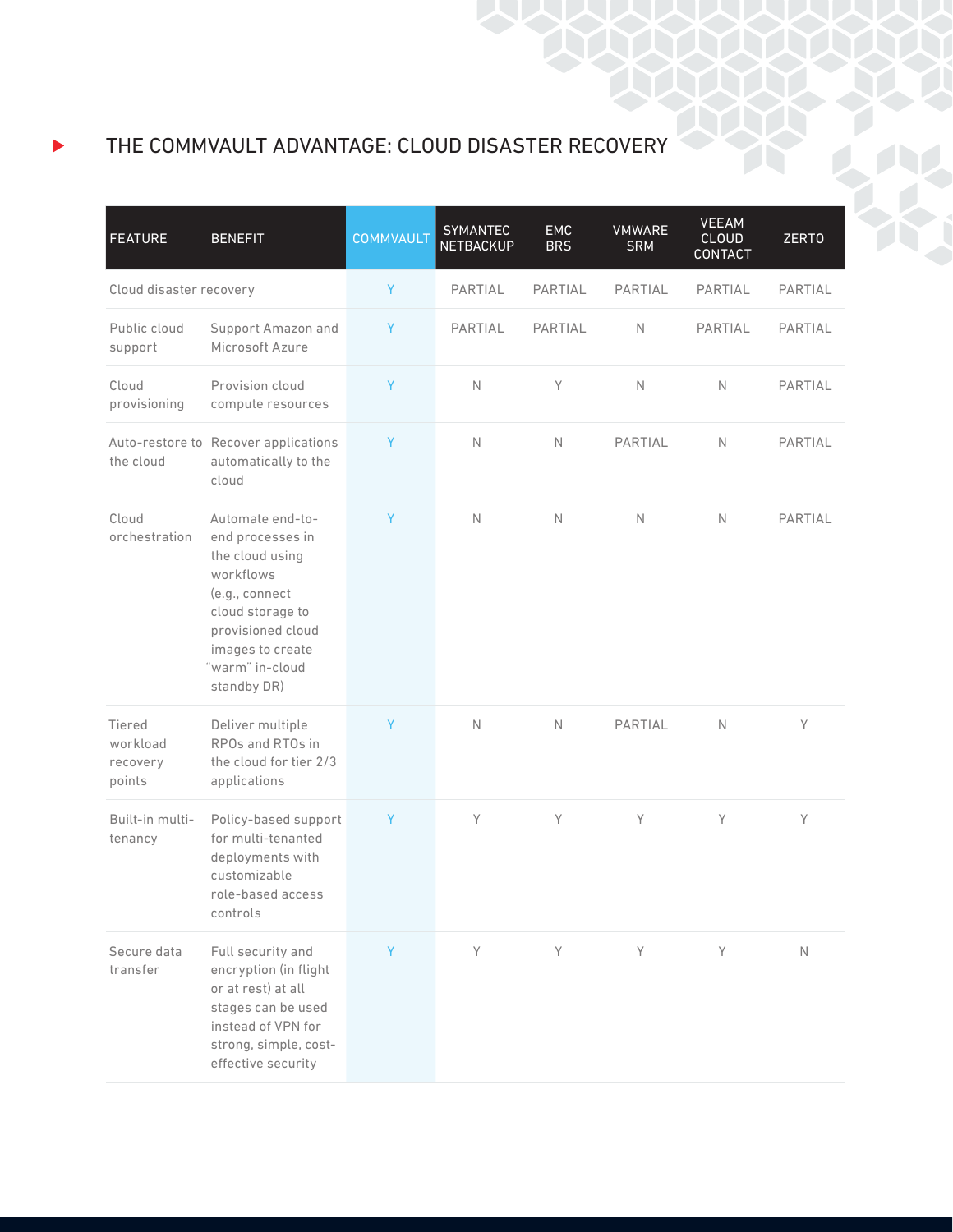### **SUBSTANTIATION**

## CLOUD DISASTER RECOVERY

#### PUBLIC CLOUD SUPPORT

- 1. Symantec only supports a few cloud providers including Nirvanix, AT&T, Amazon and Rackspace (Symantec NetBackup Cloud Administrator's Guide Release 7.6)
- 2. EMC Avamar only has support for Microsoft Azure (http://pulseblog.emc.com/2014/12/16/path-azure-cloud-just-got-easier-emc-avamars-virtual-edition-2/)
- 3. VMware SRM only supports VMware environments (https://www.vmware.com/partners/service-provider)
- 4. Veeam only supports connections to the cloud through their Cloud Connect offering from service providers (Veeam Backup & Replication Cloud Connect Version 8.0)
- 5. ZeRTO only support AWS (http://www.zerto.com/bcdr-for-enterprises/amazon-aws-disaster-recovery-replication-and-backup/)

#### CLOUD PROVISIONING

- 1. Symantec does not have support for cloud provisioning (Symantec NetBackup Cloud Administrator's Guide Release 7.6)
- 2. VMware SRM only supports VMware environments (https://www.vmware.com/partners/service-provider)
- 3. Veeam does not support cloud provisioning (Veeam Backup & Replication Cloud Connect Version 8.0)
- 4. ZeRTO only support AWS (http://www.zerto.com/bcdr-for-enterprises/amazon-aws-disaster-recovery-replication-and-backup/)

#### AUTO RESTORE INTO THE CLOUD

- 1. Symantec does not have support for auto restores into the cloud (Symantec NetBackup Cloud Administrator's Guide Release 7.6)
- 2. EMC Avamar does not support auto restore into the cloud (EMC Avamar Version 7.1 Administration Guide)
- 3. VMware SRM only supports VMware environments (https://www.vmware.com/partners/service-provider)
- 4. Veeam does not support auto restores into the cloud (Veeam Backup & Replication Cloud Connect Version 8.0)
- 5. ZeRTO only support AWS (http://www.zerto.com/bcdr-for-enterprises/amazon-aws-disaster-recovery-replication-and-backup/)

#### CLOUD ORCHESTRATION

- 1. Symantec does not offer cloud orchestration (Symantec NetBackup Cloud Administrator's Guide Release 7.6)
- 2. EMC Avamar does not support cloud orchestration (EMC Avamar Version 7.1 Administration Guide)
- 3. VMware SRM does not support orchestration outside of VMware environments. (What's New in VMware vCenter™ Site Recovery Manager™ 5.8)
- 4. Veeam does not offer support for cloud orchestration (Veeam Backup & Replication Cloud Connect Version 8.0)
- 5. ZeRTO only support AWS (http://www.zerto.com/bcdr-for-enterprises/amazon-aws-disaster-recovery-replication-and-backup/)

#### TIERED WORKLOAD RECOVERY POINTS

- 1. Symantec does not offer support for tiered workload recovery points (Symantec NetBackup Cloud Administrator's Guide Release 7.6)
- 2. EMC Avamar does not support tiered workload recovery points (EMC Avamar Version 7.1 Administration Guide)
- 3. VMware SRM does not support tiered workload recovery points (What's New in VMware vCenter™ Site Recovery Manager™ 5.8)
- 4. Veeam does not support tiered workload recovery points (Veeam Backup & Replication Cloud Connect Version 8.0)
- 5. ZeRTO does not offer support for tiered workload recovery points (http://www.zerto.com/bcdr-for-enterprises/amazon-aws-disaster recoveryreplication-and-backup/)

#### BUILT IN MULTI-TENANCY

1. [NO SUBSTANTIATION PROVIDED; CONTENT TBD]

#### SECURE DATA TRANSFER

1. ZeRTO does not support encryption (http://www.zerto.com/bcdr-for-enterprises/amazon-aws-disaster-recovery-replication-and-backup/)